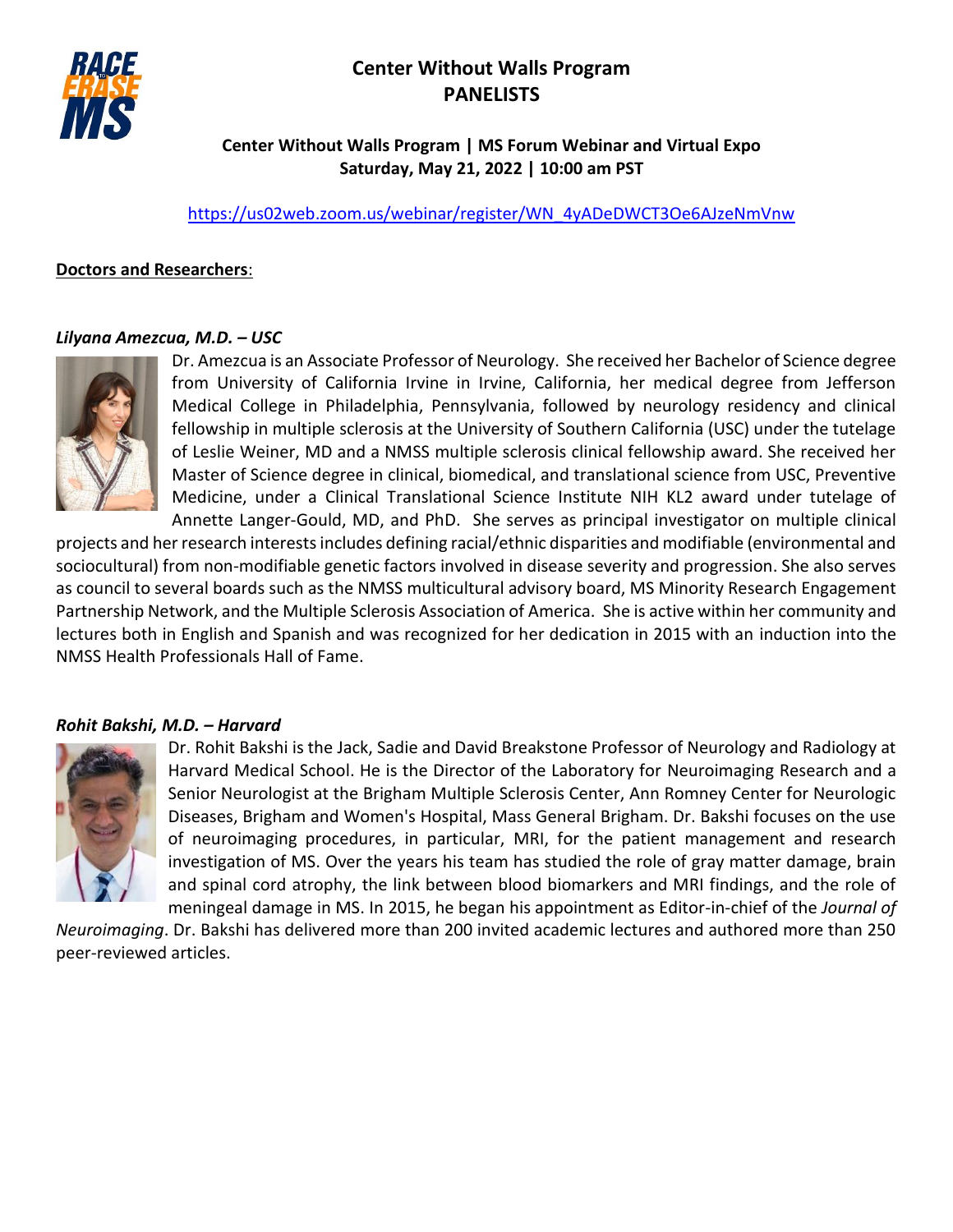# *Erin Longbrake, M.D, Ph.D. - Yale*



Erin Longbrake, MD, PhD, is an assistant professor of neurology at Yale University. Dr. Longbrake earned her MD and PhD degrees at the Ohio State University, then completed her neurology residency at Washington University in St. Louis. After completion of her residency, she was awarded a prestigious Sylvia Lawry fellowship in neuroimmunology by the National MS Society, which she completed at Washington University. Dr. Longbrake joined the faculty of Yale University in 2016. At Yale, she directs the clinical and translational research program in MS as well as the neuroimmunology fellowship program. She is a leader in MS/Neuroimmunology education, and has led efforts to standardize US-based training and develop a core curriculum

for the subspecialty. Dr. Longbrake's scientific interests center around the clinical heterogeneity that is often observed among patients with MS and on elucidating the immunologic changes that precede the development of clinical disease. She is PI for a large, investigator-initiated clinical trial of short-term B-cell depletion in patients with radiologically isolated syndrome. Additional areas of interest include evaluation of the impact of the COVID-19 pandemic on patients with neuroimmune diseases and exploration of the role of the microbiome in multiple sclerosis. Dr. Longbrake is a member of the Alpha Omega Alpha medical honor society and has received multiple career development awards, including being named a Scialog fellow, YCCI scholar and Janeway Society member. She has been supported by NIH grants since 2019 and is a former Race to Erase MS Young Investigator.

## *Adam Kaplin, M.D, Ph.D. -* MyMD Pharmaceuticals



Dr. Adam Kaplin completed his undergraduate training at Yale University and his MD and PhD training at the Johns Hopkins School of Medicine. His research training experience includes having trained in the labs of two Nobel Laureates, and completed his PhD and postdoctoral training in the Lab of Solomon Snyder, MD, who was the 2005 recipient of the National Medal of Science (the highest science honor in the United States). Dr. Kaplin was the Chief Psychiatric Consultant to the Johns Hopkins Multiple Sclerosis and Transverse Myelitis Centers. Dr. Kaplin investigated the biological basis of the effects of the immune system on mood regulation and

cognition, and he provided neuropsychiatric care to patients afflicted with such comorbidities. His research is focused on understanding the biological basis of depression and dementia and discovering new ways to diagnose prognosticate and treat these diseases. Recently Dr. Kaplin has transitioned to working in the pharmaceutical industry as the Chief Scientific Officer of MyMD Pharmaceuticals, which is developing first in class therapeutics for a range of autoimmune diseases and immune mediated neuropsychiatric illnesses. A novel therapeutic has also shown promise in treating age-related illnesses such as frailty and sarcopenia and in preclinical models slows the aging process while maintaining cognitive and physical function.

## *Ellen Mowry, M.D., M.C.R. – Johns Hopkins*



Dr. Ellen Mowry is Professor of Neurology and Epidemiology at Johns Hopkins University. She completed her undergraduate degree in biology at Georgetown University, medical school at the University of Rochester, internship and neurology residency at the University of Pennsylvania, and a fellowship in multiple sclerosis and Master's degree in clinical research at the University of California, San Francisco. Her research focuses on environmental factors that influence the risk and prognosis of multiple sclerosis (MS) as well as on improving outcome measures for use in the clinic and in clinical trials. She is also Principal Investigator (PI) or Co-PI of several investigator-initiated randomized trials, including Vitamin D to Ameliorate Multiple

Sclerosis (VIDAMS), intranasal insulin for cognitive impairment in MS, Altering the Timing or Amount of Calories in MS (ATAC-MS), and the TRaditional vs. Early Aggressive Therapy for MS (TREAT-MS) trials. Dr. Mowry also codirects the Johns Hopkins MS Precision Medicine Center of Excellence and is Chief Medical Officer of Johns Hopkins inHealth.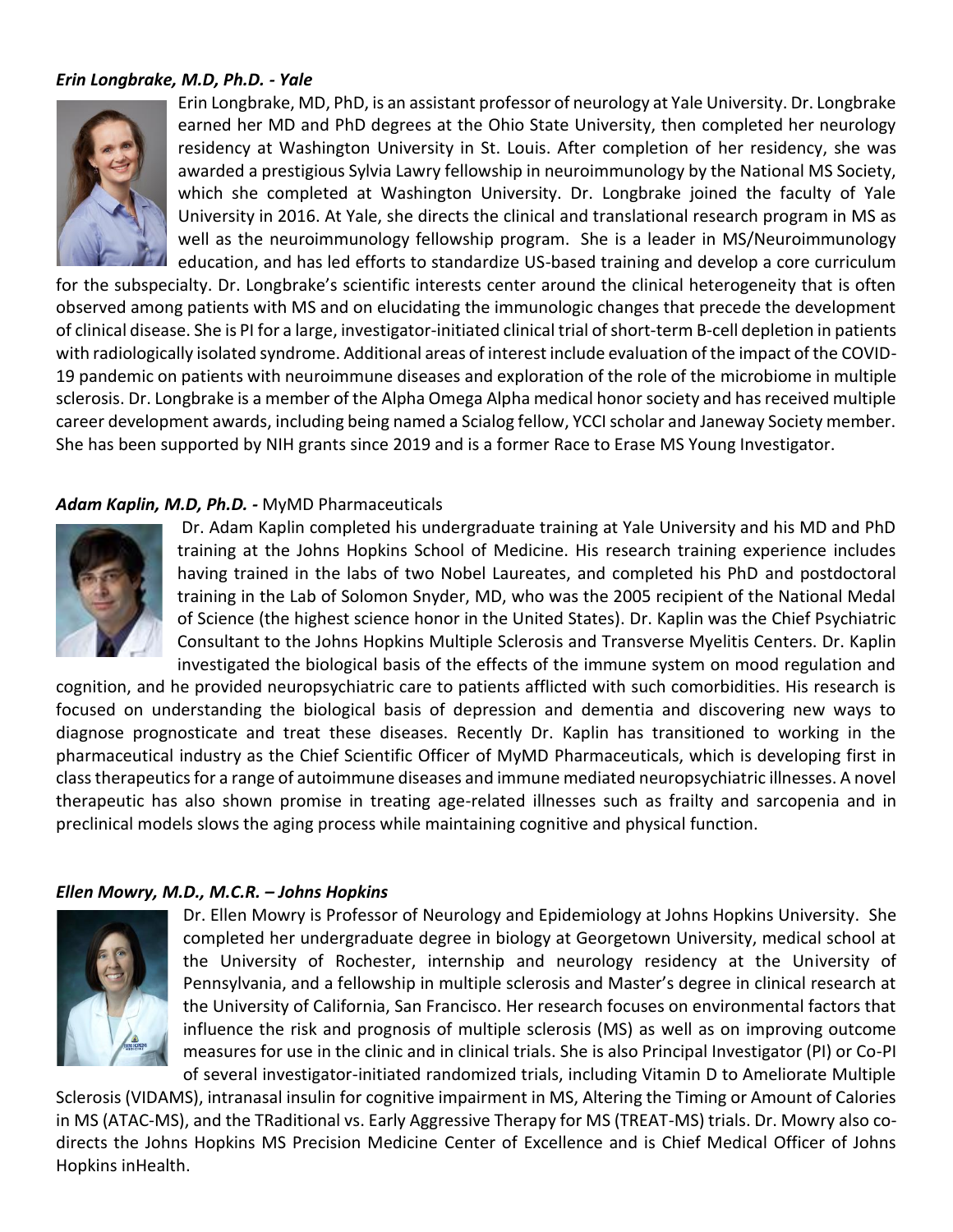### *Nancy L. Sicotte, M.D. – Cedars-Sinai*



Nancy L. Sicotte, MD is professor and vice chair for education in the department of Neurology at Cedars-Sinai Medical Center. She is the Director of the Multiple Sclerosis Program and founding Director of the Neurology Residency Training Program. She is also the site director for the thirdyear UCLA medical student neurology clerkship rotation. Dr. Sicotte graduated with honors from Brown University with a BS in Psychology. She earned her medical degree from University of California Irvine School of Medicine and completed an internship in internal medicine, residency in neurology and fellowship in neuroimaging at UCLA Medical Center and has been a member of

the faculty since 1999. Since joining the department of neurology at Cedars-Sinai Medical Center in 2010, Dr. Sicotte has developed an integrated multiple sclerosis program that includes patient care, education and research. Her research focuses on the use of advanced structural and functional imaging to study MS disease progression including cognitive impairment and depression. She is a founding member of the North American Imaging in MS (NAIMS) Cooperative, which utilizes state of the art imaging approaches across multiple centers in the US and Canada to develop reliable imaging markers of disease progression in MS. She has received numerous awards including Best Doctors in America. She has been a member of the volunteer faculty at the Venice Family Clinic since 1998.

#### *Rhonda Voskuhl, M.D. - UCLA*



Rhonda Voskuhl, M.D. received her medical degree from Vanderbilt University. She did neurology residency at the University of Texas Southwestern and an MS fellowship at the National Institutes of Health. Dr. Voskuhl is currently the Director of the MS Program, the Jack H. Skirball Chair in MS Research, and Professor in the Dept. of Neurology at the University of California, Los Angeles (UCLA). Dr. Voskuhl was a recipient of the Harry Weaver Neuroscience Scholar Award from the National MS Society and lead two separate five-year MS Collaborative Center Awards from the NMSS. She is an internationally recognized expert in MS, focusing on

translational work moving from the bedside (clinical observations) to the bench (research) to the bedside (novel clinical trials). Dr. Voskuhl has led four novel clinical trials in MS testing new treatments based on results from research in her laboratory. She received the Berlin Institute of Health Excellence Award for Sex and Gender Aspects in Health Research for 2018, a global award recognizing excellence in all areas of health research (not limited to MS). Dr. Voskuhl is also President of the Organization for the Study of Sex Differences, an international organization dedicated to understanding sex differences in diseases to advance health in both women and men. Dr. Voskuhl's patient care focuses on the diagnosis of MS as well as on changes in MS treatment management. She trains the next generation of MS researchers, including junior faculty, postdoctoral fellows, graduate students and undergraduates. Her laboratory is currently funded by two grants from the National Institutes of Health to find new remyelinating and neural repair strategies for MS and by another from the Conrad N. Hilton Foundation which translates basic research in neuroprotective strategies to MS patients.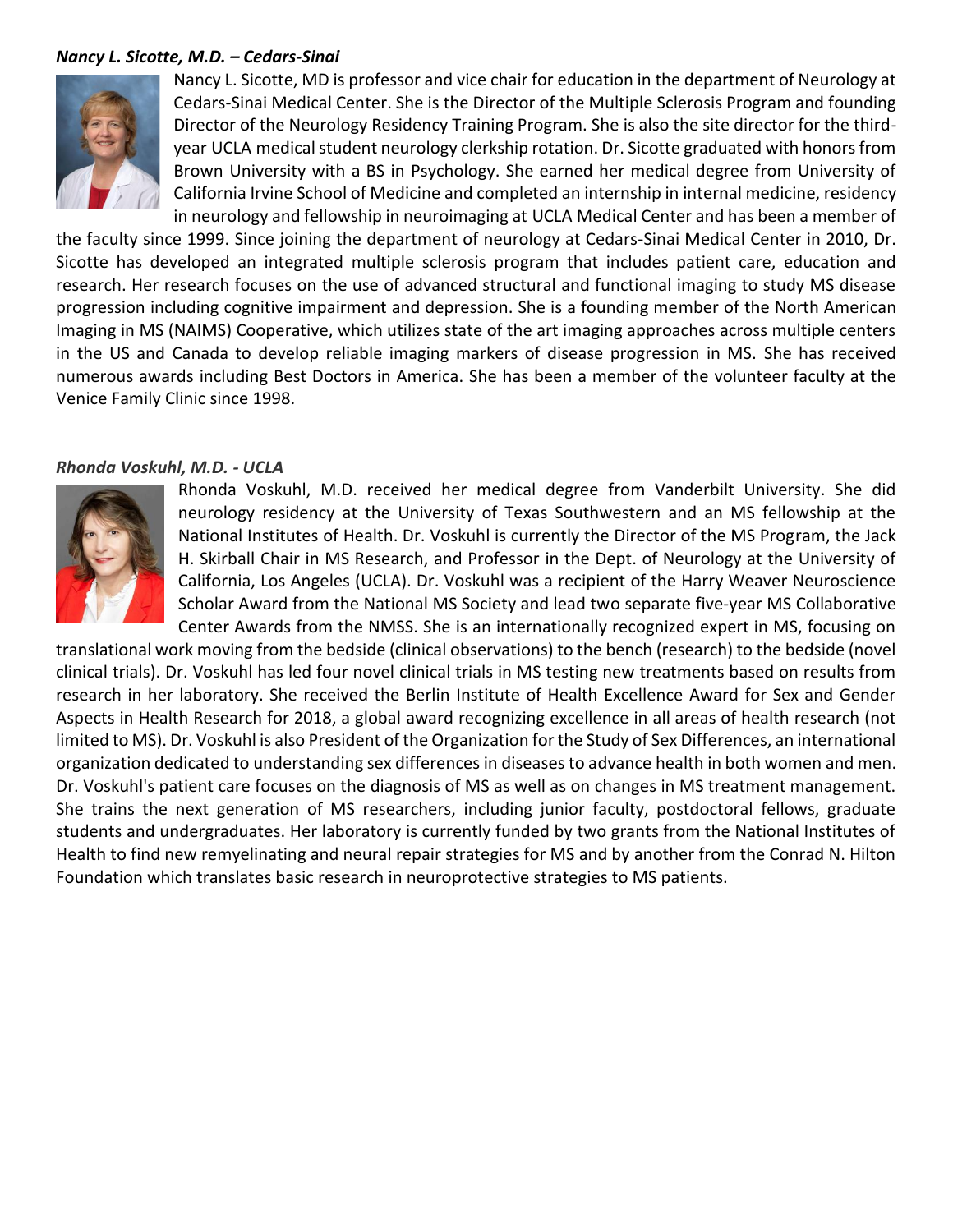### *Vijayshree Yadav, M.D. – Oregon Health Sciences*



Dr. Yadav is a MS Fellowship trained Board-Certified Neurologist and a Clinician-Scientist with joint appointments as a Professor of Neurology at Oregon Health & Science University (OHSU) and a Veterans Affairs Merit Grant Awardee at the Veterans Affairs Portland Health Care Services (VAPORHCS). She is the Director of the OHSU Multiple Sclerosis (MS) Center, a Staff Neurologist at the VAPORHCS and an Assistant Director of Clinical Care at the MS Center of Excellence-West (MSCoE) at the VAPORHCS. Dr. Yadav holds Endowed Professorship by Tykeson Family Foundation in Wellness Research since 2015. Dr. Yadav also serves as the Fellowship Training Director of the Joint MS and Neuroimmunology program at OHSU and VAPORHCS. She

also holds a Master's degree in Clinical Research. Her research includes examining the role of Vascular Disease Risk Factors on brain metabolism in people with MS using advanced brain imaging techniques. She is currently evaluating role of an oral antioxidant called Mitoquinone on fatigue in MS. She led a novel study evaluating role of low-fat diet in people with relapsing-remitting MS that showed significant improvement in fatigue. Her research has been funded by National Institute of Health, Department of Veterans Affairs, National MS Society, Private Foundations and Pharmaceutical Companies. Dr. Yadav's interest and research in Complementary and Alternative (CAM) therapies for MS has been recognized nationally and internationally. She has published several peer reviewed journal articles and regularly presents her research at national and international meetings.

#### *Emmanuelle L. Waubant, M.D., Ph.D. - UCSF*



Emmanuelle L. Waubant, MD, PhD, received her medical degree at the University of Lille, France. She then trained in France as well as at the University of California, San Francisco (UCSF) in adult neurology, neuroimmunology and MS clinical research. She is currently Professor of Neurology and Pediatrics at UCSF. She has served as the Race to Erase MS medical director since 2001. She also directs the Regional Pediatric MS Center at UCSF and is the secretary for the American Committee on Treatment and Research in MS. Dr. Waubant serves or has served on the clinical care, fellowship and research grant review committees of the National Multiple

Sclerosis Society and on the advisory board of the Society's Northern California Chapter. She is the Chair of the Clinical Trial Task Force of the International Pediatric MS Study Group. She is a member of the International Pediatric MS Study Group Steering Committee. She serves on the Nomination Committee of the American Neurological Association. She is a section editor for Annals of Clinical Translational Neurology and co-chief editor of MS and Related Disorders. She also directs several translational research projects and mentors medical students, fellows and junior faculty on various clinical, research and career development aspects in the field of MS and related diseases. In 2018, Dr. Waubant started an international consortium (international Women in MS) to foster a community of clinicians and scientists, and contribute to mentoring and blossoming of junior women in the field of MS. Dr. Waubant's specific interests include the translation of promising agents from the bench to bedside to advance patients' care, and risk factors for MS susceptibility and disease modification in pediatric and adult MS.